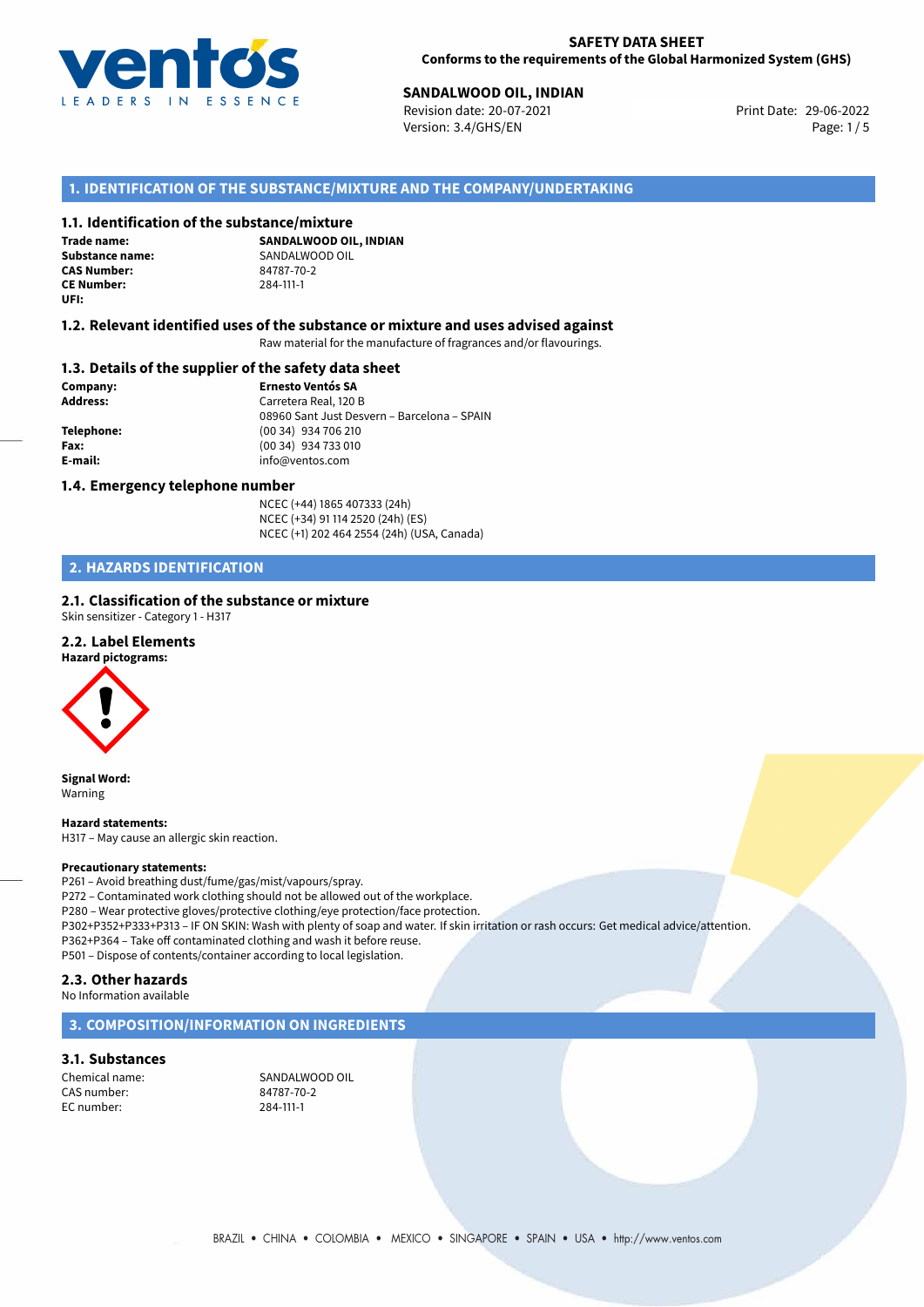

# **29-06-2022 SANDALWOOD OIL, INDIAN**<br> **29-06-2022 Revision date: 20-07-2021**

Revision date: 20-07-2021 Version: 3.4/GHS/EN Page: 2 / 5

### **Hazardous constituents:**

| <b>Chemical Name</b> | % (w/w)        | <b>CAS No</b><br><b>EC No</b> | <b>Classification according to GHS</b> |
|----------------------|----------------|-------------------------------|----------------------------------------|
| ALPHA-SANTALOL       | $>$ 25; $<$ 50 | $115 - 71 - 9$<br>204-102-8   | Skin sensitizer - Category 1 - H317    |
| (Z)-BETA-SANTALOL    | $>10$ ; $<$ 25 | 77-42-9<br>201-027-2          | Skin sensitizer - Category 1 - H317    |

[See the full text of the hazard statements in section 16.](#page-4-0)

# **3.2. Mixtures**

Not applicable.

# **4. FIRST-AID MEASURES**

## **4.1. Description of necessary first aid measures**

| Ingestion:    | Rinse mouth with water.                                                                                               |  |  |
|---------------|-----------------------------------------------------------------------------------------------------------------------|--|--|
|               | Obtain medical advice.                                                                                                |  |  |
|               | Keep at rest. Do not induce vomiting.                                                                                 |  |  |
| Eye contact:  | In case of contact with eyes, rinse immediately with plenty of water for at least 15 minutes and seek medical advice. |  |  |
| Inhalation:   | Remove person to fresh air and keep at rest.                                                                          |  |  |
|               | Seek immediate medical advice.                                                                                        |  |  |
| Skin contact: | Take off immediately all contaminated clothing.                                                                       |  |  |
|               | Thoroughly wash affected skin with soap and water.                                                                    |  |  |
|               | Seek medical attention if symptoms persist.                                                                           |  |  |

#### **4.2. Most important symptoms and effects, both acute and delayed**

No information available.

# **4.3. Indication of any immediate medical attention and special treatment needed**

No information available.

# **5. FIRE-FIGHTING MEASURES**

## **5.1. Extinguishing Media**

Water spray, carbon dioxide, dry chemical powder or appropriate foam. For safety reasons do not use full water jet.

#### **5.2. Special hazards arising from the substance or mixture**

Known or Anticipated Hazardous Products of Combustion: Emits toxic fumes under fire conditions.

## **5.3. Advice for firefighters**

High temperatures can lead to high pressures inside closed containers. Avoid inhalation of vapors that are created. Use appropriate respiratory protection. Do not allow spillage of fire to be poured into drains or watercourses. Wear self-contained breathing apparatus and protective clothing.

# **6. ACCIDENTAL RELEASE MEASURES**

## **6.1. Personal precautions, protective equipment and emergency procedures**

Evacuate surronding areas. Ensure adequate ventilation. Keep unnecessary and unprotected personnel from entering. Do not breathe vapor/spray. Avoid contact with skin and eyes. Information regarding personal protective measures: see section 8.

### **6.2. Environmental precautions**

To avoid possible contamination of the environment, do not discharge into any drains, surface waters or groundwaters.

#### **6.3. Methods and materials for containment and cleaning up**

Cover with an inert, inorganic, non-combustible absorbent material (e.g. dry-lime, sand, soda ash). Place in covered containers using non-sparking tools and transport outdoors. Avoid open flames or sources of ignition (e.g. pilot lights on gas hot water heater). Ventilate area and wash spill site after material pickup is complete.

#### **6.4. Reference to other sections**

Information regarding exposure controls, personal protection and disposal considerations can be found in sections 8 and 13.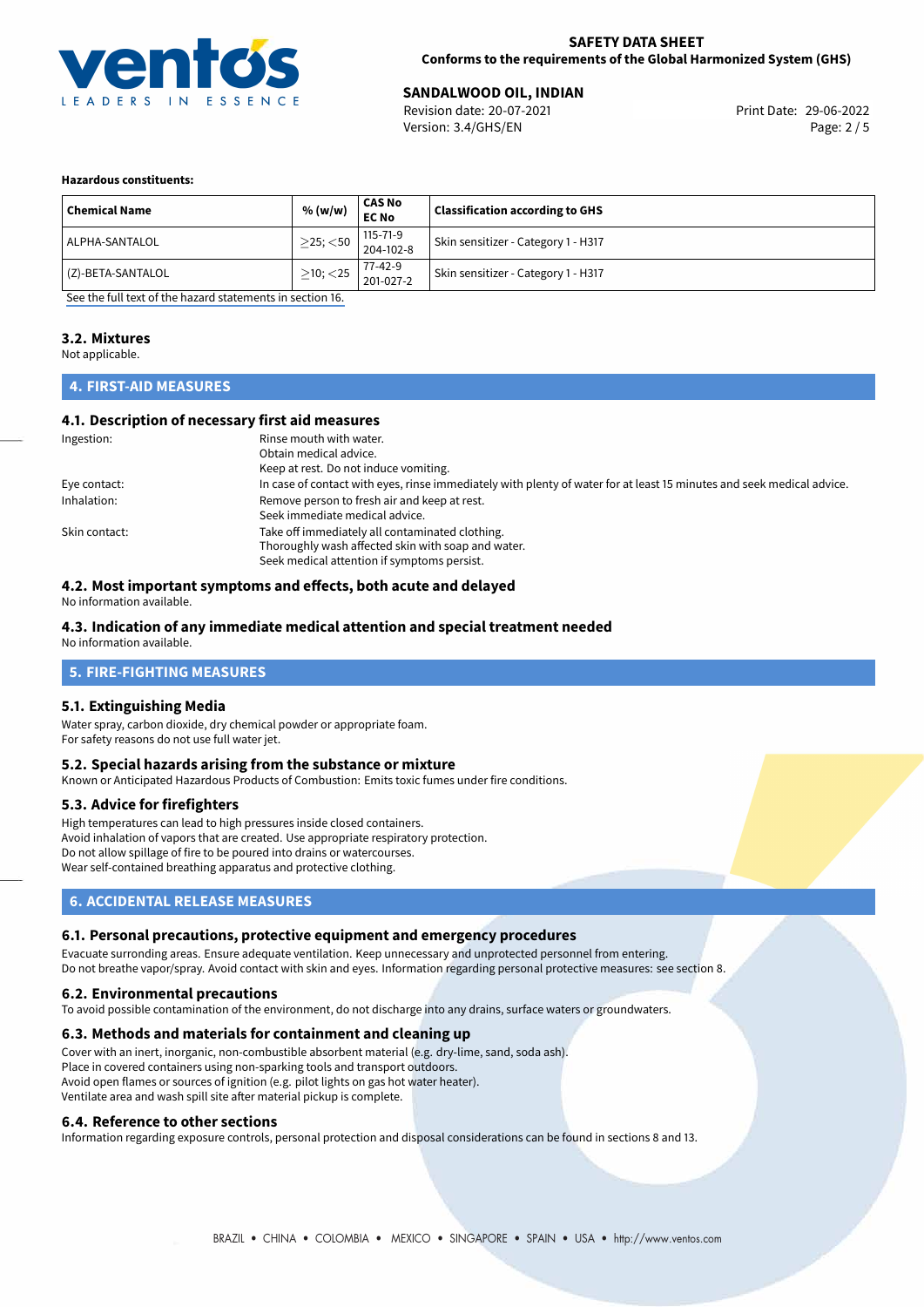

# **29-06-2022 SANDALWOOD OIL, INDIAN**<br>29-06-2022 Revision date: 20-07-2021

Revision date: 20-07-2021 Version: 3.4/GHS/EN Page: 3 / 5

# **7. HANDLING AND STORAGE**

## **7.1. Precautions for safe handling**

Do not store or handle this material near food or drinking water. Do not smoke. Avoid contact with the eyes, skin and clothing. Wear protective clothing and use glasses. Observe the rules of safety and hygiene at work. Keep in the original container or an alternative made from a compatible material.

# **7.2. Conditions for safe storage, including any incompatibilities**

Store in tightly closed and preferably full containers in a cool, dry and ventilated area, protected from light. Keep away from sources of ignition (e.g. hot surfaces, sparks, flame and static discharges). Keep away from incompatible materials (see section 10).

## **7.3. Specific end use(s)**

No information available.

**8. EXPOSURE CONTROLS AND PERSONAL PROTECTION**

# **8.1. Control parameters**

Components with occupational exposure limits: None known.

#### **8.2. Exposure controls**

Measures should be taken to prevent materials from being splashed into the body. Provide adequate ventilation, according to the conditions of use. Use a mechanical exhaust if required.

## **8.3. Individual protection measures, such as personal protective equipment**

| Eye/Face protection:             | Chemical safety goggles are recommended. Wash contaminated goggles before reuse.                                                            |  |  |  |  |
|----------------------------------|---------------------------------------------------------------------------------------------------------------------------------------------|--|--|--|--|
| Hand Protection:                 | Chemical-resistant gloves are recommended. Wash contaminated gloves before reuse.                                                           |  |  |  |  |
| Body protection:                 | Personal protective equipment for the body should be selected based on the task being performed and the risks<br>involved.                  |  |  |  |  |
| Respiratory Protection:          | In case of insufficient ventilation, use suitable respiratory equipment.                                                                    |  |  |  |  |
| Environmental exposure controls: | Emissions from ventilation or process equipment should be checked to ensure they comply with environmental<br>protection legislation.       |  |  |  |  |
|                                  | In some cases, filters or engineering modifications to the process equipment will be necessary to reduce emissions to<br>acceptable levels. |  |  |  |  |
|                                  |                                                                                                                                             |  |  |  |  |

# **9. PHYSICAL AND CHEMICAL PROPERTIES**

## **9.1. Information on basic physical and chemical properties**

| Appearance:                            | Liquid                      |
|----------------------------------------|-----------------------------|
| Colour:                                | Conforms to standard        |
| Odour:                                 | Conforms to standard        |
| Odour theshold:                        | Not determined              |
| pH:                                    | Not determined              |
| Melting point/freezing point:          | Not determined              |
| Boling point/boiling range (°C):       | Not determined              |
| Flash point:                           | $110^{\circ}$ C             |
| Evaporation rate:                      | Not determined              |
| Flammability:                          | Not determined              |
| Lower flammability/Explosive limit:    | Not determined              |
| Upper flammability/Explosive limit:    | Not determined              |
| Vapour pressure:                       | Not determined              |
| Vapour Density:                        | Not determined              |
| Density:                               | $0,965-0,98$ g/mL (20°C)    |
| Relative density:                      | $0,965 - 0,98(20^{\circ}C)$ |
| Water solubility:                      | <b>INSOLUBLE IN WATER</b>   |
| Solubility in other solvents:          | <b>SOLUBLE IN ETHANOL</b>   |
| Partition coefficient n-octanol/water: | Not determined              |
| Auto-ignition temperature:             | Not determined              |
| Decomposition temperature:             | Not determined              |
| Viscosity, dynamic:                    | Not determined              |
| Viscosity, kinematic:                  | Not determined              |
| Explosive properties:                  | Not determined              |
| Oxidising properties:                  | <b>NONE EXPECTED</b>        |
|                                        |                             |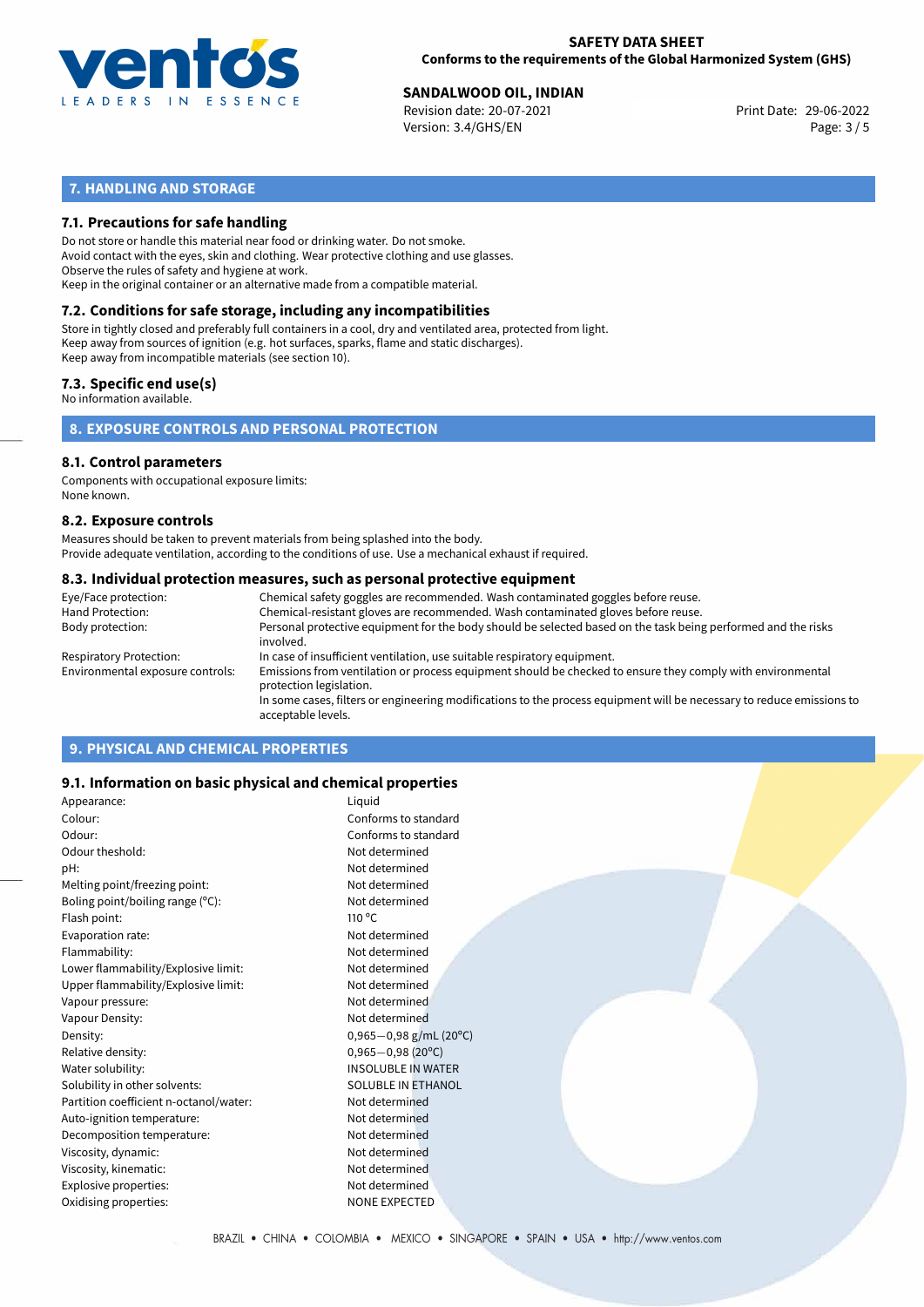

# **29-06-2022 SANDALWOOD OIL, INDIAN**<br>Revision date: 20-07-2021 Revision date: 29-06-2022

Revision date: 20-07-2021 Version: 3.4/GHS/EN Page: 4 / 5

# **10. STABILITY AND REACTIVITY**

## **10.1. Reactivity**

No hazardous reactions if stored and handled as prescribed/indicated.

### **10.2. Chemical stability**

The product is stable if stored and handled as prescribed/indicated.

### **10.3. Possibility of hazardous reactions**

No hazardous reactions if stored and handled as prescribed/indicated.

## **10.4. Conditions to Avoid**

Conditions to Avoid: Excessive heat, flame or other ignition sources.

## **10.5. Incompatible materials**

Avoid contact with strong acids and bases and oxidizing agents.

### **10.6. Hazardous decomposition products**

During combustion may form carbon monoxide and unidentified organic compounds.

# **11. TOXICOLOGICAL INFORMATION**

| <b>Acute toxicity</b>             | Based on the data available, the criteria for classification are not met. |  |  |  |  |
|-----------------------------------|---------------------------------------------------------------------------|--|--|--|--|
|                                   | Experimental/calculated data:                                             |  |  |  |  |
|                                   | LD50(acute/oral): >5000 mg/kg. (Rat). (OECD 423 (2013)).                  |  |  |  |  |
| <b>Skin corrosion/irritation</b>  | Based on the data available, the criteria for classification are not met. |  |  |  |  |
|                                   | Experimental/calculated data:                                             |  |  |  |  |
|                                   | Skin irritation : Irritant. (OECD 439 (2013)).                            |  |  |  |  |
| Serious eye damage/irritation     | Based on the data available, the criteria for classification are not met. |  |  |  |  |
|                                   | Experimental/calculated data:                                             |  |  |  |  |
|                                   | Eye irritation : Irritant. (in vivo patch test (1995)).                   |  |  |  |  |
| Respiratory or skin sensitisation | May cause an allergic skin reaction.                                      |  |  |  |  |
|                                   | Experimental/calculated data:                                             |  |  |  |  |
|                                   | Skin sensitization : Sensitizing. (in vivo patch test (1995)).            |  |  |  |  |
| <b>Germ cell mutagenicity</b>     | Based on the data available, the criteria for classification are not met. |  |  |  |  |
|                                   | Experimental/calculated data:                                             |  |  |  |  |
|                                   | Germ cell mutagenicity: Negative. (OECD 471 (2013)).                      |  |  |  |  |
| Carcinogenicity                   | Based on the data available, the criteria for classification are not met. |  |  |  |  |
| <b>Reproductive toxicity</b>      | Based on the data available, the criteria for classification are not met. |  |  |  |  |
| <b>STOT-single exposure</b>       | Based on the data available, the criteria for classification are not met. |  |  |  |  |
| <b>STOT-repeated exposure</b>     | Based on the data available, the criteria for classification are not met. |  |  |  |  |
| <b>Aspiration hazard</b>          | Based on the data available, the criteria for classification are not met. |  |  |  |  |

# **12. ECOLOGICAL INFORMATION**

# **12.1. Toxicity**

## **Assessment:**

Based on the data available, the criteria for classification are not met.

**Experimental/calculated data:**

· Toxicity for aquatic invertebrates: EC50 (48h) : 0,835 mg/L. (Daphnia magna). (OECD 202 (2017)).

# **12.2. Degradability**

DOC reduction (28d) : 76%. (OECD 310 (2017)). Biodegradation : Readily biodegradable.

# **12.3. Bioaccumulative potential**

log Kow : 2,43. (OECD 107 (2017)).

**12.4. Soil mobility** No information available.

# **12.5. Other adverse effects**

See also sections 6, 7, 13 and 15 Do not allow to get into waste water or waterways.